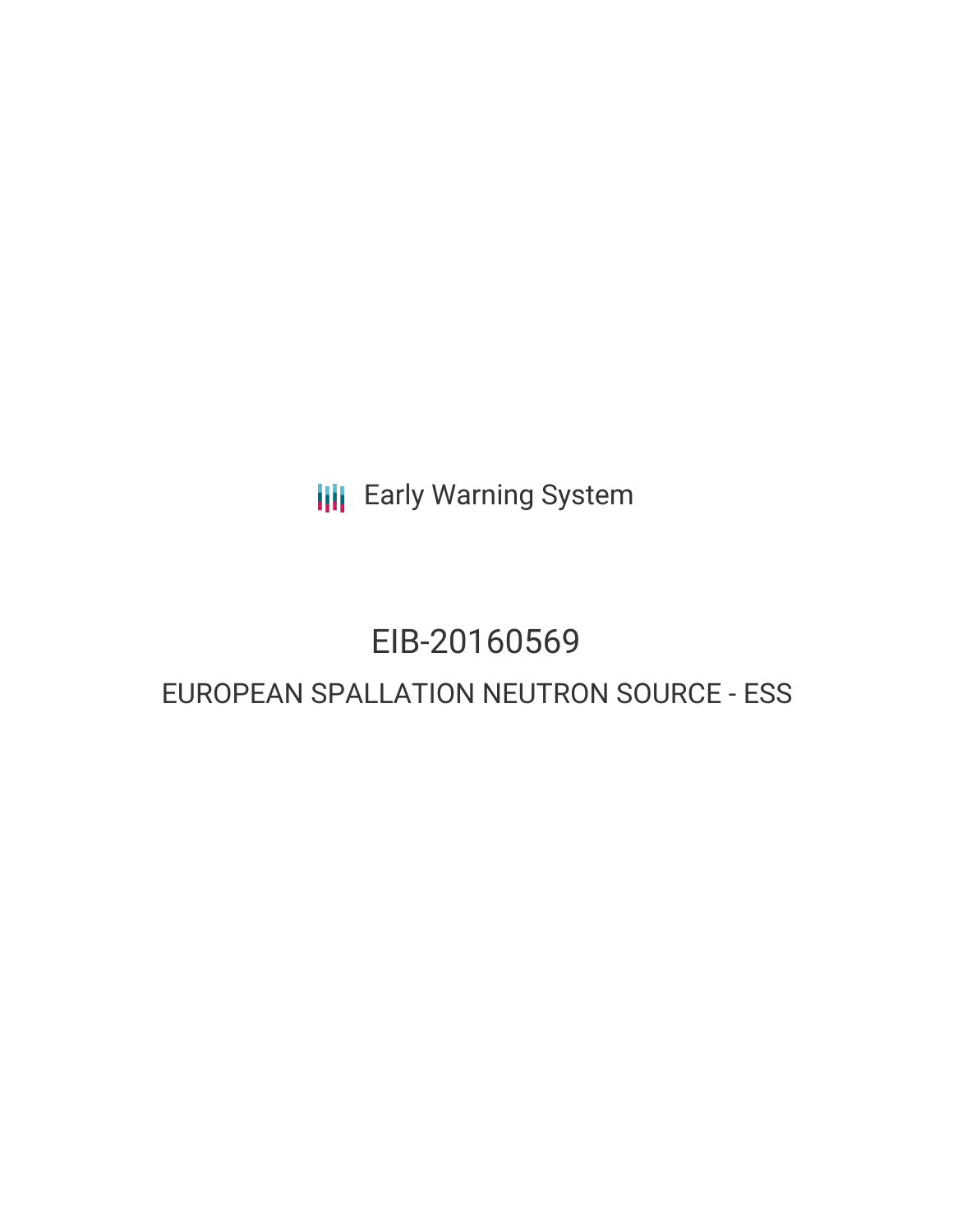

#### **Quick Facts**

| <b>Countries</b>               | Denmark, Sweden                 |
|--------------------------------|---------------------------------|
| <b>Financial Institutions</b>  | European Investment Bank (EIB)  |
| <b>Status</b>                  | Approved                        |
| <b>Bank Risk Rating</b>        | U                               |
| <b>Voting Date</b>             | 2016-12-01                      |
| <b>Borrower</b>                | EUROPEAN SPALLATION SOURCE ERIC |
| <b>Sectors</b>                 | Infrastructure                  |
| <b>Investment Type(s)</b>      | Loan                            |
| <b>Investment Amount (USD)</b> | $$106.64$ million               |
| <b>Loan Amount (USD)</b>       | \$106.64 million                |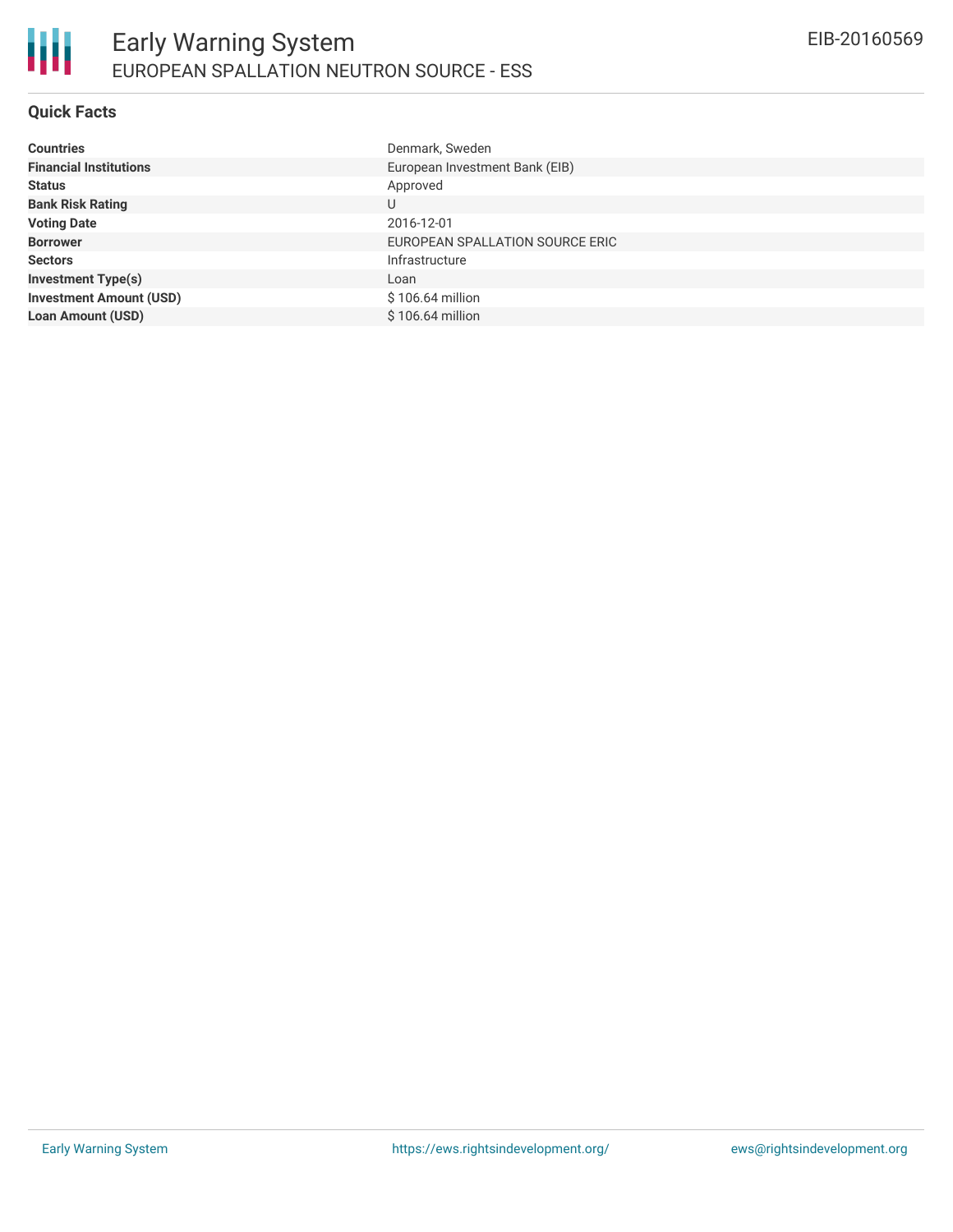

#### **Project Description**

According to EIB website, the project will be the construction and operation of a multi-disciplinary research laboratory in Lund, Sweden, based on the world's most powerful neutron source. The European Spallation Source (ESS) will create a pan-European research infrastructure that will serve a community of 5 000 researchers across numerous research areas such as new materials (nanomaterials), energy and climate (fuel cells, batteries, biofuels, solar energy and superconductors), health (tissues, proteins, enzymes and other complex biological materials), engineering (catalysers, aeroplane wings, automobile engines), chemistry (environmentally friendly detergents, paints, cleaners and lubricants), or environmental technology (improved knowledge of water treatment and cleaner industrial processes). The ESS is one of the strategic research infrastructure projects under the "Excellent Science" programme of Europe's Horizon 2020 strategy.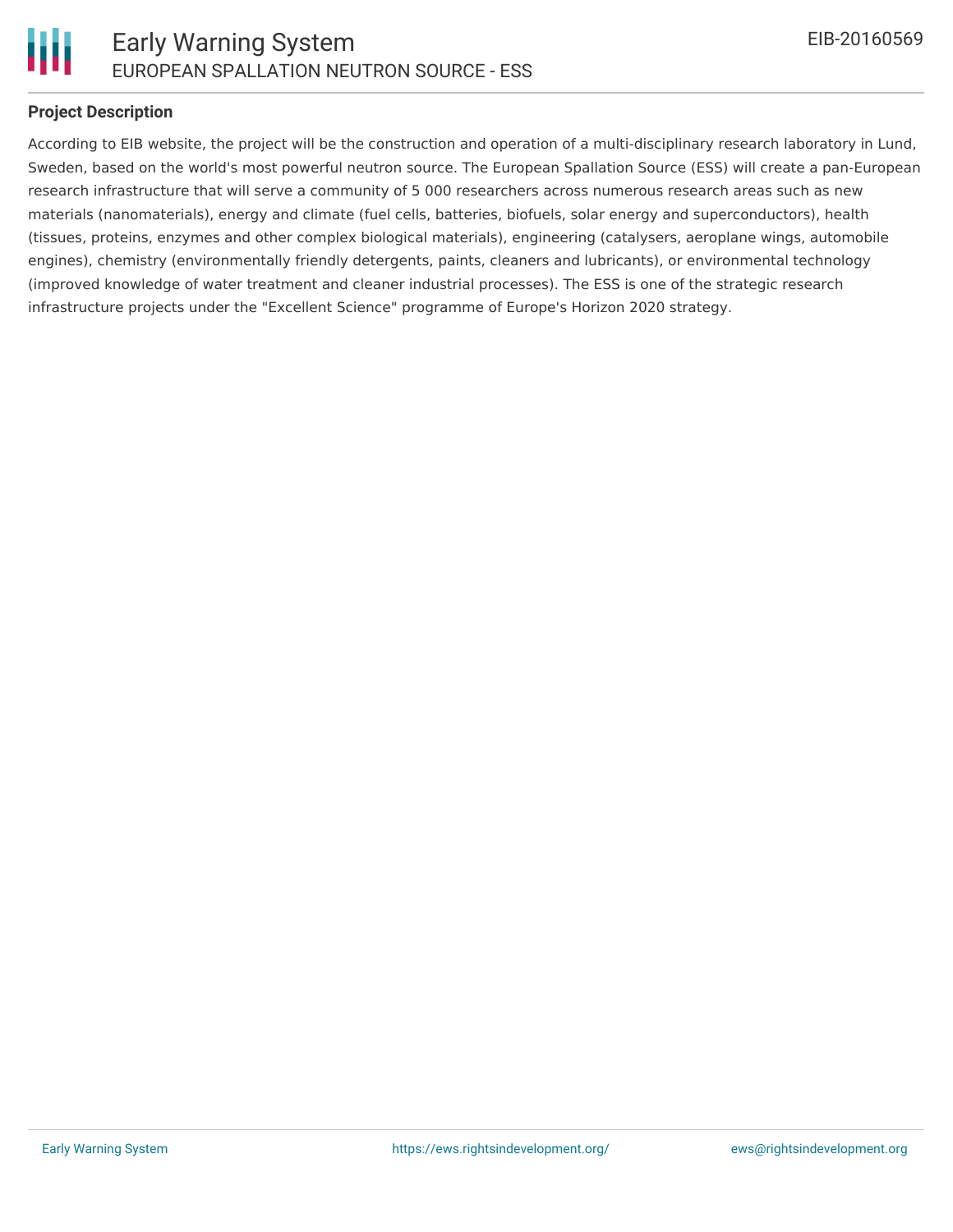# 朋

## **Investment Description**

European Investment Bank (EIB)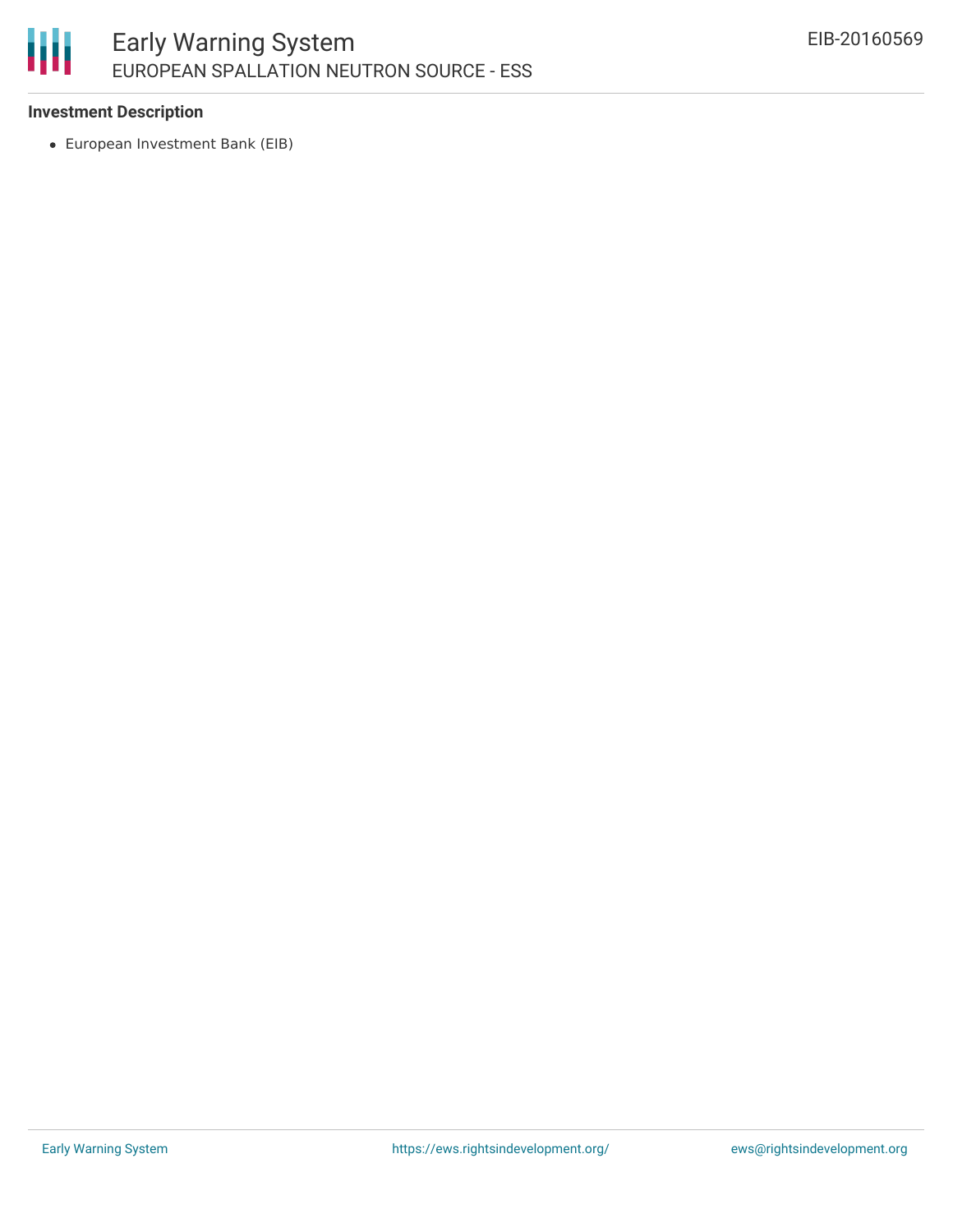### **Contact Information**

No contact information provided at the time of disclosure.

#### ACCOUNTABILITY MECHANISM OF EIB

The EIB Complaints Mechanism is designed to facilitate and handle complaints against the EIB by individuals, organizations or corporations affected by EIB activities. When exercising the right to lodge a complaint against the EIB, any member of the public has access to a two-tier procedure, one internal - the Complaints Mechanism Office - and one external - the European Ombudsman. A complaint can be lodged via a written communication addressed to the Secretary General of the EIB, via email to the dedicated email address complaints@eib.org, by completing the online complaint form available at the following address: http://www.eib.org/complaints/form, via fax or delivered directly to the EIB Complaints Mechanism Division, any EIB local representation office or any EIB staff. For further details, check:

http://www.eib.org/attachments/strategies/complaints\_mechanism\_policy\_en.pdf

When dissatisfied with a complaint to the EIB Complaints Mechanism, citizens can then turn towards the European Ombudsman. A memorandum of Understanding has been signed between the EIB and the European Ombudsman establishes that citizens (even outside of the EU if the Ombudsman finds their complaint justified) can turn towards the Ombudsman on issues related to 'maladministration' by the EIB. Note that before going to the Ombudsman, an attempt must be made to resolve the case by contacting the EIB. In addition, the complaint must be made within two years of the date when the facts on which your complaint is based became known to you. You can write to the Ombudsman in any of the languages of the European Union. Additional details, including filing requirements and complaint forms, are available at: http://www.ombudsman.europa.eu/atyourservice/interactiveguide.faces